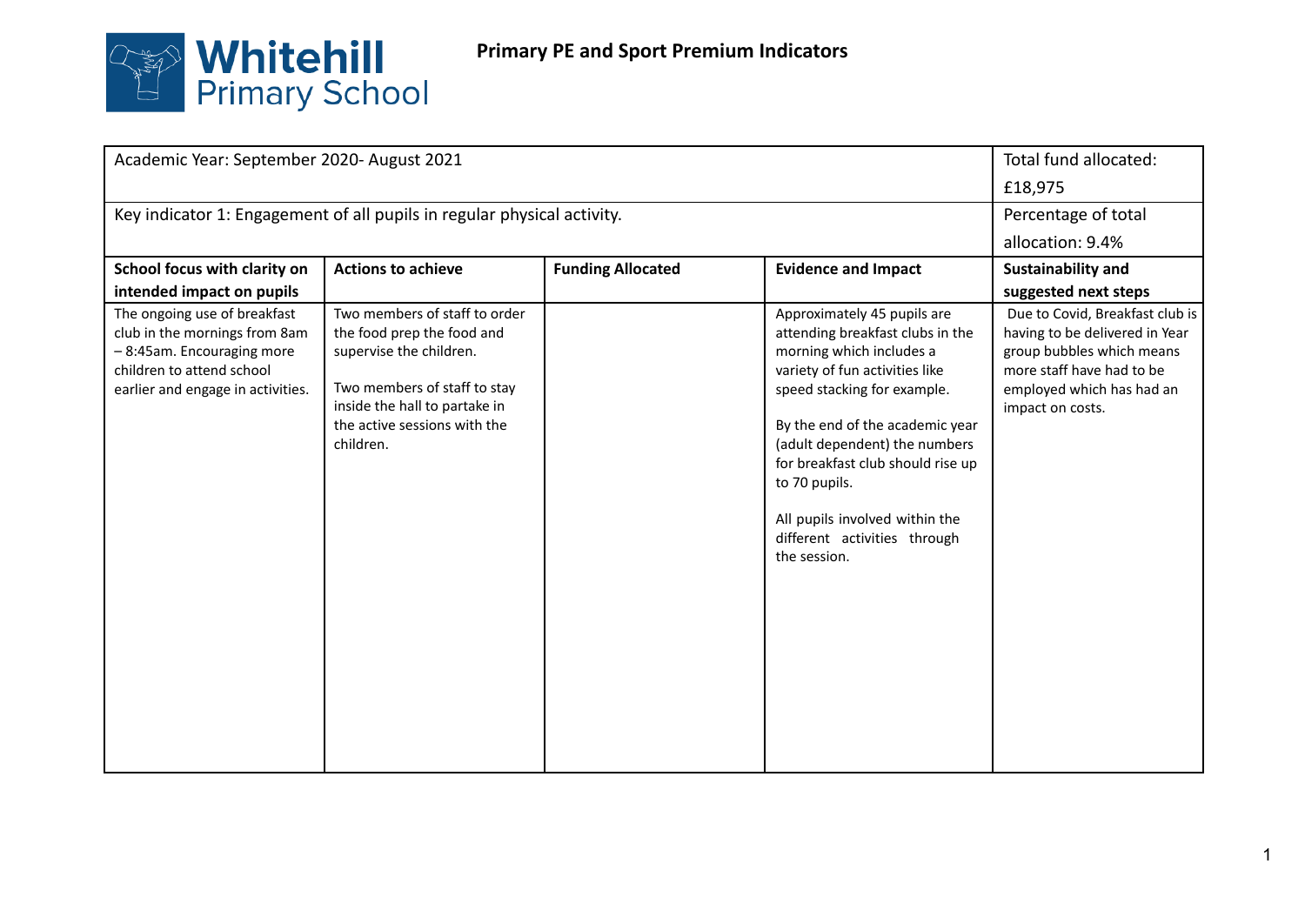| New equipment to<br>encourage the children in the<br>school to be active and<br>engage with games at break<br>and lunchtime.                                            | A range of equipment was<br>bought to give the children<br>more opportunities to<br>participate in activities during<br>their play time and also to<br>help enhance PE lessons. | £5,241.18                |                                                                                                                                                                                                                                                                                                 |                                         |
|-------------------------------------------------------------------------------------------------------------------------------------------------------------------------|---------------------------------------------------------------------------------------------------------------------------------------------------------------------------------|--------------------------|-------------------------------------------------------------------------------------------------------------------------------------------------------------------------------------------------------------------------------------------------------------------------------------------------|-----------------------------------------|
|                                                                                                                                                                         | Key indicator 2: The profile of PE and Sport being raised across the school as a tool for whole school improvement.                                                             |                          |                                                                                                                                                                                                                                                                                                 | Percentage of total<br>allocation: 6.7% |
| School focus with clarity on                                                                                                                                            | <b>Actions to achieve</b>                                                                                                                                                       | <b>Funding Allocated</b> | <b>Evidence and Impact</b>                                                                                                                                                                                                                                                                      | Sustainability and                      |
| intended impact on pupils                                                                                                                                               |                                                                                                                                                                                 |                          |                                                                                                                                                                                                                                                                                                 | suggested next steps                    |
| To continue to update and<br>raise the profile of PE and<br>Sport within the school<br>through the display boards.<br>For all visitors, parents and<br>children to see. |                                                                                                                                                                                 |                          | Whitehill Primary has seen a large<br>rise in the amount of children<br>available for different sports<br>teams in KS2.<br>The notice boards are<br>consistently full of clubs,<br>matches and results and will<br>begin to promote the benefits of<br>taking part in sport and keeping<br>fit. |                                         |
| Role model - sporting<br>personality from the GB<br>athletics team to help guide<br>pupils into sport and engage<br>within sports day.                                  | Ascertain which sporting<br>personality to invite into the<br>school.                                                                                                           | N/A                      | Unable to happen due to COVID                                                                                                                                                                                                                                                                   |                                         |
| Key indicator 3: Increased confidence, knowledge and skills of all staff teaching PE and Sport.                                                                         |                                                                                                                                                                                 |                          |                                                                                                                                                                                                                                                                                                 | Percentage of total                     |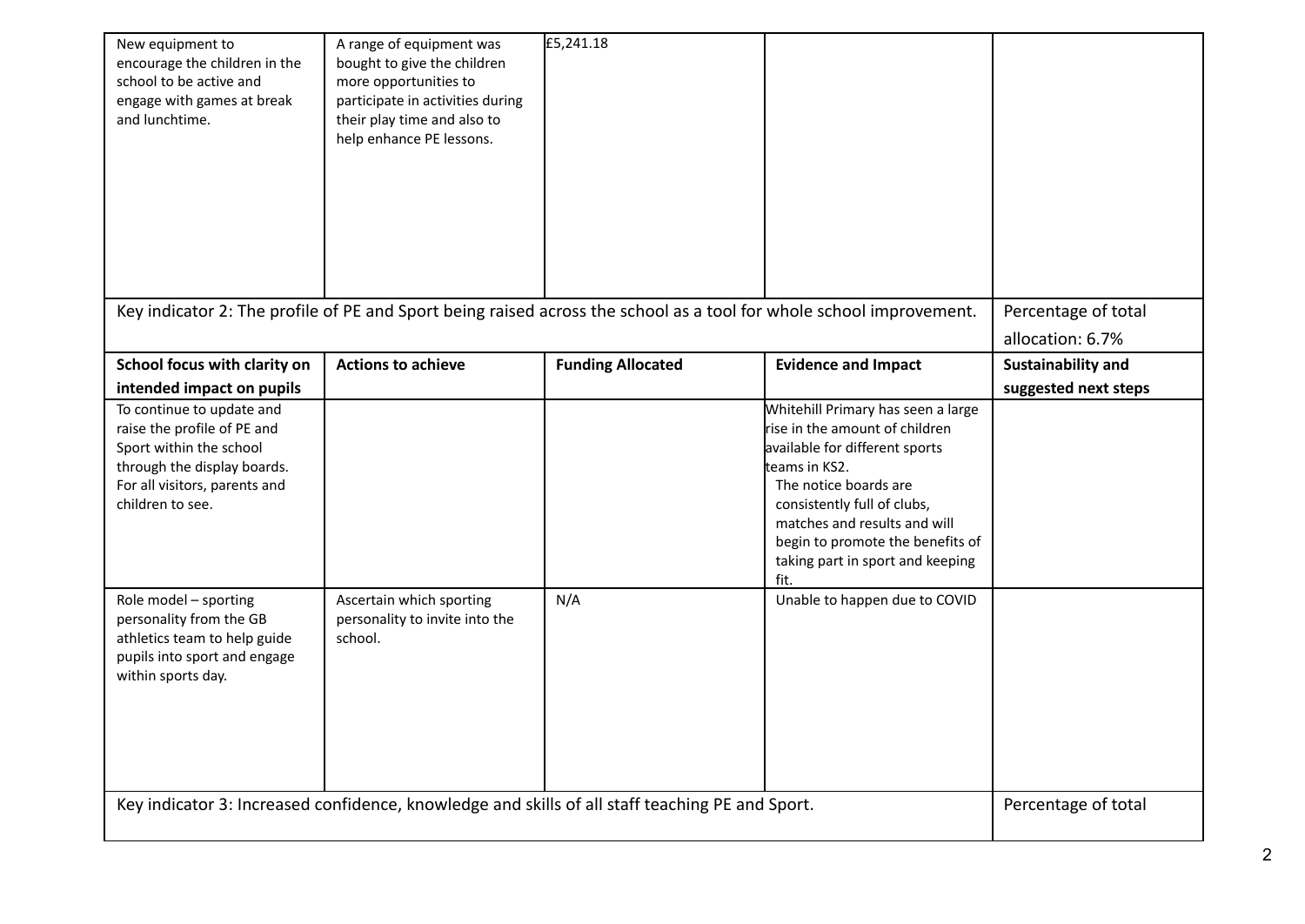|                                                                                                                                                                       |                                                                                                                                                                                                                                                                                                                                                                                                                   |                                          |                                                                                                                                                                                                                       | allocation: 39.7%    |
|-----------------------------------------------------------------------------------------------------------------------------------------------------------------------|-------------------------------------------------------------------------------------------------------------------------------------------------------------------------------------------------------------------------------------------------------------------------------------------------------------------------------------------------------------------------------------------------------------------|------------------------------------------|-----------------------------------------------------------------------------------------------------------------------------------------------------------------------------------------------------------------------|----------------------|
| School focus with clarity on<br>intended impact on pupils                                                                                                             | <b>Actions to achieve</b>                                                                                                                                                                                                                                                                                                                                                                                         | <b>Funding Allocated</b>                 | <b>Evidence and Impact</b>                                                                                                                                                                                            |                      |
| In order for the children to<br>obtain fantastic learning,<br>teaching staff need to be up-<br>skilled and be able to relate<br>to the latest national<br>curriculum. | Activities to be differentiated<br>so children of all abilities can<br>access different sporting events<br>and activities.                                                                                                                                                                                                                                                                                        | £5000 (Whole Package from<br>Take Pride) | Better subject knowledge for<br>both classroom teachers and<br>support staff to take a more<br>active role in physical activity.<br>Online opportunities for children<br>during lockdown.                             |                      |
|                                                                                                                                                                       | Key indicator 4: Broader experience of a range of sports and activities offered to all pupils.                                                                                                                                                                                                                                                                                                                    |                                          |                                                                                                                                                                                                                       | Percentage of total  |
|                                                                                                                                                                       |                                                                                                                                                                                                                                                                                                                                                                                                                   |                                          |                                                                                                                                                                                                                       | allocation: 12.9%    |
| School focus with clarity on                                                                                                                                          | <b>Actions to achieve</b>                                                                                                                                                                                                                                                                                                                                                                                         | <b>Funding Allocated</b>                 | <b>Evidence and Impact</b>                                                                                                                                                                                            | Sustainability and   |
| intended impact on pupils                                                                                                                                             |                                                                                                                                                                                                                                                                                                                                                                                                                   |                                          |                                                                                                                                                                                                                       | suggested next steps |
| To continue to offer a wider<br>range of activities both within<br>and outside the curriculum in<br>order to get more children<br>active.                             | Undertake all extra CPD<br>opportunities through the<br>sports partnership (Take Pride)<br>and LA with an aim to get more<br>staff<br>up-skilled and involved.<br>Continue to compete in Take<br>Pride and developmental<br>festivals.<br>External coaches coming into<br>school to offer support<br>through CPD. This is to allow<br>members of staff to feel<br>confident in teaching the<br>sporting activity. | Take Pride Package- £5000                | Better subject knowledge for<br>both classroom teachers and<br>support staff to take a more<br>active role in physical activity.<br>Online opportunities for<br>children during lockdown.<br>Limited use due to covid |                      |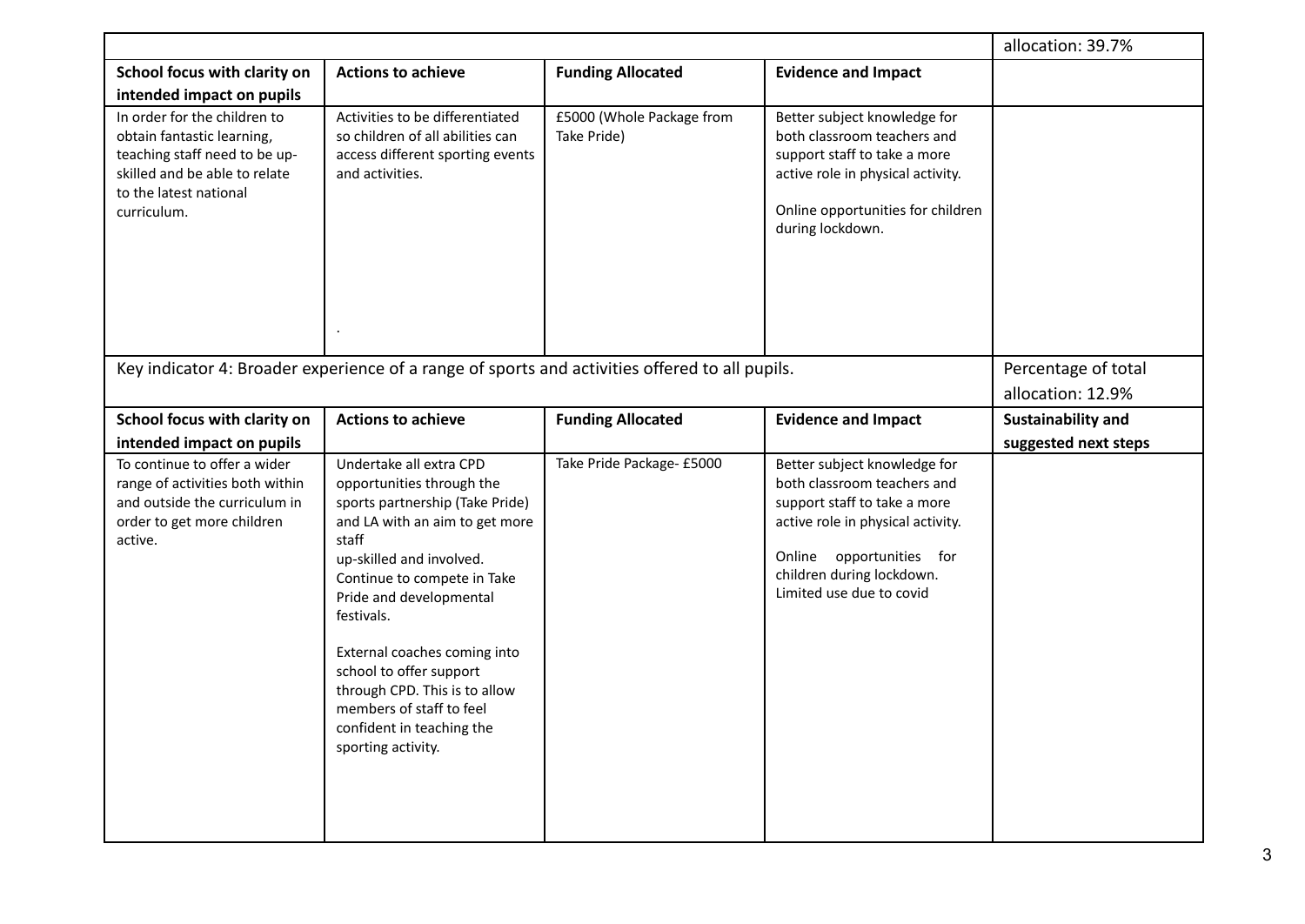| To continue to offer swimming<br>lessons to Year 3 students.<br>To participate in gymnastics<br>sessions at Meapa. | Children continue to engage<br>with<br>the<br>swimming<br>curriculum through their<br>extra-curriculum lessons.<br>To consistently engage with<br>the swimming instructors at<br>Cygnets to monitor<br>progression of all the<br>swimmers. (all abilities)<br>Meapa is a local gymnastics<br>club with fantastic facilities.<br>Year four had an hour session<br>per class over a six week                        | N/A           | Children taking part in swimming<br>throughout the year:<br>90: academic year.<br>30: each term.<br>Only one class fully got to<br>experience this due to Covid<br>Unable to happen due to COVID,<br>set up for the 2021/2022<br>academic year.                                                                                                                                             | To embed within the school.                                                                                             |
|--------------------------------------------------------------------------------------------------------------------|-------------------------------------------------------------------------------------------------------------------------------------------------------------------------------------------------------------------------------------------------------------------------------------------------------------------------------------------------------------------------------------------------------------------|---------------|---------------------------------------------------------------------------------------------------------------------------------------------------------------------------------------------------------------------------------------------------------------------------------------------------------------------------------------------------------------------------------------------|-------------------------------------------------------------------------------------------------------------------------|
| To participate in sessions at the<br>Cyclo Park.<br>To participate in sessions at<br>Punjab United.                | period. The children had two<br>coaches.<br>The CycloPark is a local sports<br>facility, it has a wide range of<br>cycling activities that are<br>available there. Each year 6<br>class was booked in to<br>complete two sessions which<br>would include instructors, the<br>use of bikes and safety<br>equipment.<br>Punjab United are a local<br>football club. Year 4 had an<br>hour football session with the | £3,000<br>N/A | Four year 6 classes took part in a<br>6 week cycling programme.<br>At the beginning of the sessions<br>15 children couldn't ride a bike,<br>by the end of the sessions 14<br>could confidentially ride a bike. All<br>of the other children grew with<br>confidence and improved their<br>ability greatly. This was shown by<br>the skills they could do and the<br>amount they could ride. | To embed within the school.<br>We have booked in for every<br>year 6 class to partake in a 6<br>week session in term 6. |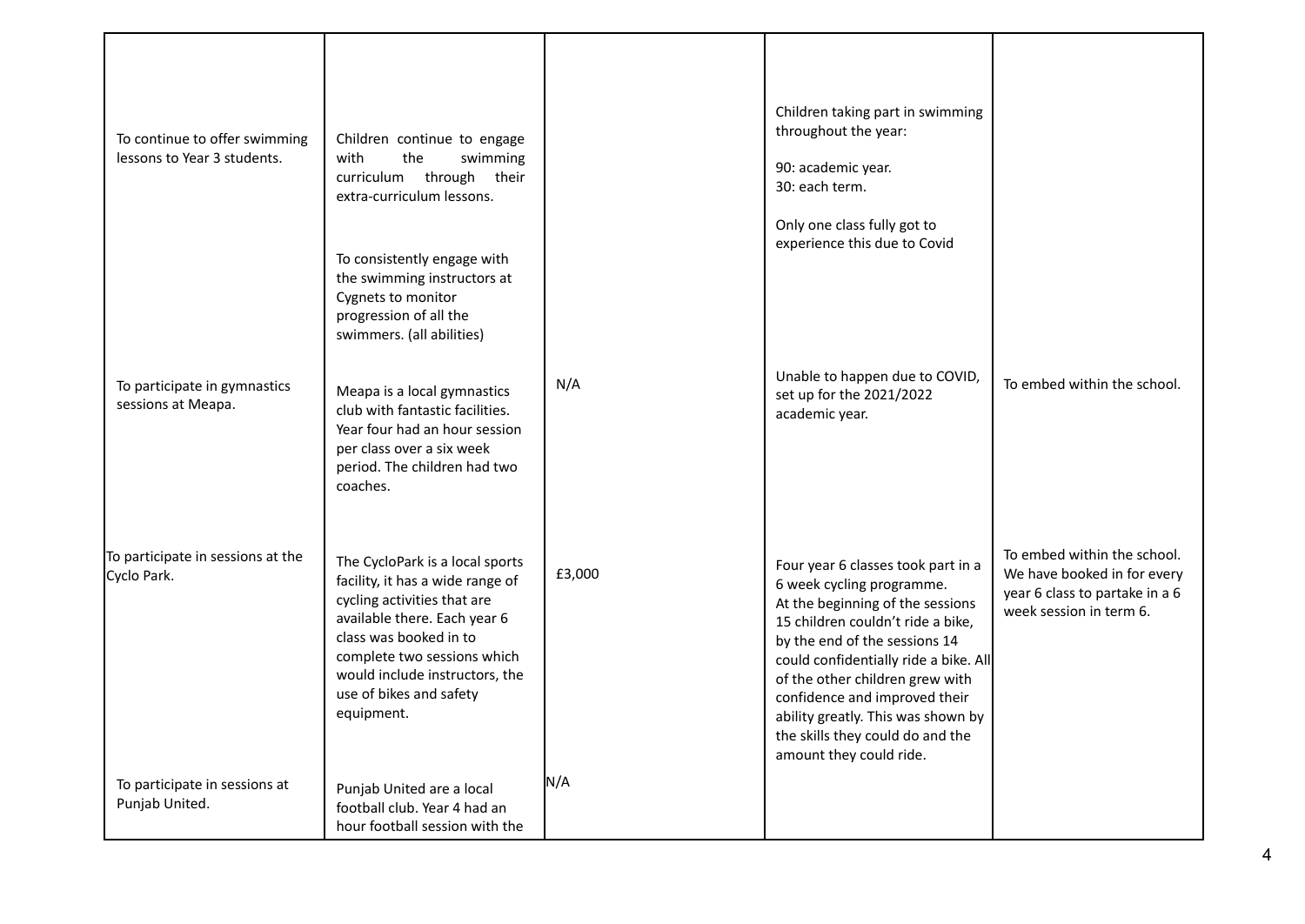|                                                                                                                           | qualified coaches at Punjab                                                                                                                                                                                                                                                                                          |                                                                              | The children thoroughly enjoyed<br>the session and gave them the<br>courage to join in with football<br>more at school | To embed within the school.                                   |
|---------------------------------------------------------------------------------------------------------------------------|----------------------------------------------------------------------------------------------------------------------------------------------------------------------------------------------------------------------------------------------------------------------------------------------------------------------|------------------------------------------------------------------------------|------------------------------------------------------------------------------------------------------------------------|---------------------------------------------------------------|
| Key indicator 5: Increased participation in competitive sport.                                                            | Percentage of total                                                                                                                                                                                                                                                                                                  |                                                                              |                                                                                                                        |                                                               |
|                                                                                                                           |                                                                                                                                                                                                                                                                                                                      |                                                                              |                                                                                                                        | allocation:                                                   |
| School focus with clarity on                                                                                              | <b>Actions to achieve</b>                                                                                                                                                                                                                                                                                            | <b>Funding Allocated</b>                                                     | <b>Evidence and Impact</b>                                                                                             | Sustainability and                                            |
| intended impact on pupils                                                                                                 |                                                                                                                                                                                                                                                                                                                      |                                                                              |                                                                                                                        | suggested next steps                                          |
| To continue to promote<br>inter/intra competitions so<br>a large amount of children<br>get involved, especially<br>girls. | Identify staff member to<br>work alongside Take Pride<br>coach in an extra curriculum<br>club.                                                                                                                                                                                                                       | Take Pride Package - cost<br>Supply costs for member of staff<br>$-E / hour$ | Improved standards within<br>different types of games in<br>curriculum time. (Example:<br><b>Invasion Games)</b>       |                                                               |
| Focus on the children that<br>do not get much recognition<br>for sporting activities.                                     | Arrange a variety of friendly<br>competitions - inter/intra<br>school events. To work<br>alongside a local sports<br>partnership (Take Pride).<br>House Competitions will be<br>used to identify and attract<br>children which lack confidence<br>in a sport.                                                        |                                                                              | Unable to happen due to COVID                                                                                          |                                                               |
| Local sports clubs come to the<br>school to identify children that<br>could join their clubs.                             | As part of the deal with<br>Meapa Gymnastics the<br>coaches from the club would<br>come and observe the<br>children during PE. They<br>would then be invited to come<br>and have a taster session/join<br>the club. This gives the<br>children the opportunity to<br>join a local club and try a<br>different sport. | Meapa package                                                                | Unable to happen due to COVID                                                                                          | This will continue into next year<br>although Covid dependent |
| Using Punjab United facilities.                                                                                           | Punjab United are a local                                                                                                                                                                                                                                                                                            | N/A                                                                          | Year 4 got to have one session.                                                                                        | This will continue into next year                             |